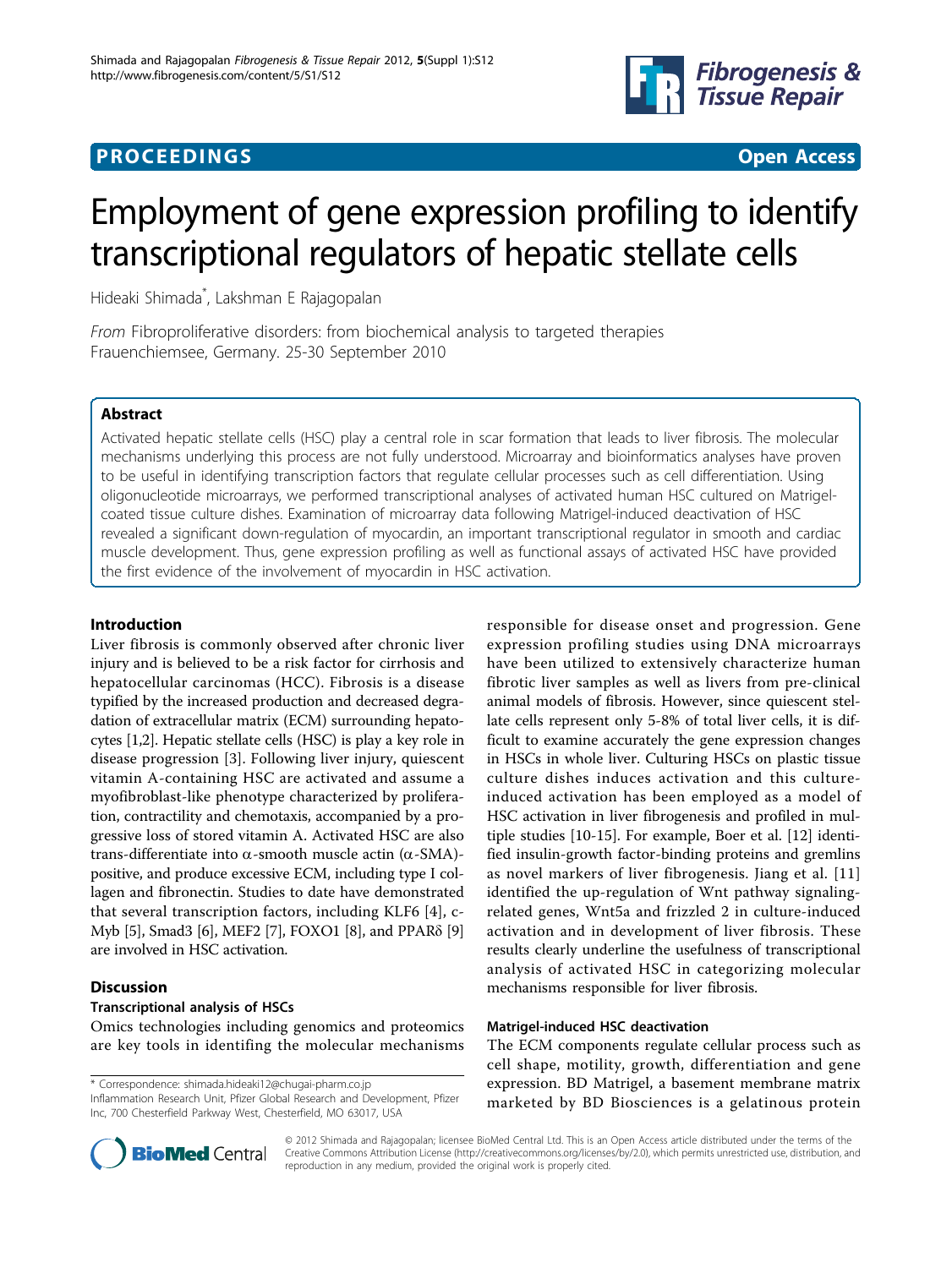mixture secreted by Engelbroth-Hom-Swarm (EHS) mouse sarcoma cells and resembles the complex extracellular matrix environment. When cultured on plastic dishes, isolated quiescent HSC spontaneously transform to the activated state. However, culturing on Matrigelcoated dishes maintains the cells in a quiescent state [[16\]](#page-2-0). Additionally, activated HSC can be deactivated on Matrigel, resulting in decreased  $\alpha$ -SMA and collagen gene expression [\[17](#page-2-0),[18\]](#page-2-0). Figure 1. shows a comparison of rat primary HSC cultured either on plastic or Matrigel-coated dishes for 3 days, with Matrigel cultured stellate cells exhibiting a significantly reduced expression of a-SMA. Similarly, human HSC cell lines, LI90 and LX-2 cultured on Matrigel-coated dishes were deactivated, taking on around, compact appearance. Even though it is still unclear whether Matrigel can induce HSC reversion to a quiescent state, the cells cultured on Matrigelcoated dish were apparently deactivated.

Our previous expression profiling study using Affymetrix Human Genome U133 plus 2.0 Array demonstrated that 1044 genes including collagen genes were down-regulated in LI90 cell plated on Matrigel-coated dishes, while 2306 genes were up-regulated [[19](#page-2-0)]. The over-represented Gene Ontology (GO) classification for down-regulated genes included categories related to 'muscle development' and 'cell growth'. The GO term 'muscle development' exhibited the lowest P-value of the biological processes and included the  $\alpha$ -SMA gene. Several genes in the muscle development category exemplify the characteristics of myofibroblast-like cells and are expressed by smooth muscle cells. The down-regulation of muscle developmentrelated genes was the primary biological process resulting in Matrigel-induced deactivation. To identify key transcription factors, we used Genomatix, a bioinformatics

tool and BiblioSphere analysis to demonstrate that 41 transcription factors were significantly down-regulated in LI90 cells plated on Matrigel-coated dishes. Of these transcription factors, myocardin decreased 10-fold in LI90 cell. Knockdown or over-expression of myocardin significantly affected expression levels of muscle development-related genes [\[19](#page-2-0)], indicating that myocardin is a key transcriptional factor in Matrigel-induced HSC deactivation.

#### Myocardin function in activated HSCs

Myocardin, a potent serum response factor (SRF) coactivator expressed in cardiac and smooth muscle cells, activates smooth muscle genes [[20-22\]](#page-2-0). The SRF/myocardin complex has been reported to regulate the expression of muscle development-related genes such as  $\alpha$ -SMA, CALD1, CNN1, and MYLK [[23,24\]](#page-3-0). Myocardin can also function as a transcription coactivator by directly interacting with Smad3 to enhance  $SM22\alpha$  promoter activity in a CArG box/SRF -independent manner [[25,26\]](#page-3-0), suggesting that myocardin may associate with Smad3 and thereby regulate collagen expression in HSCs. Knockdown of myocardin in human HSCs down-regulated some of the muscle development-related genes including  $\alpha$ -SMA and collagens [[19](#page-2-0)]. Herrmann et al. reported that  $TGF-\beta$  up-regulated SRF nuclear translocation and DNA-binding activity in activated HSC and simultaneously increased expression of the co-activator myocardin [\[27](#page-3-0)]. Targeted knockdown of SRF with RNAi decreased  $\alpha$ -SMA expression in activated rat HSC [[27\]](#page-3-0). In addition, our studies also demonstrated that myocardin gene expression was up-regulated during HSC activation of primary HSC and in fibrotic liver of dimethylnitrosamine (DMN)-induced fibrosis in a preclinical model [\[19\]](#page-2-0). These studies suggest a regulatory role for myocardin in both culture-induced HSC activation and



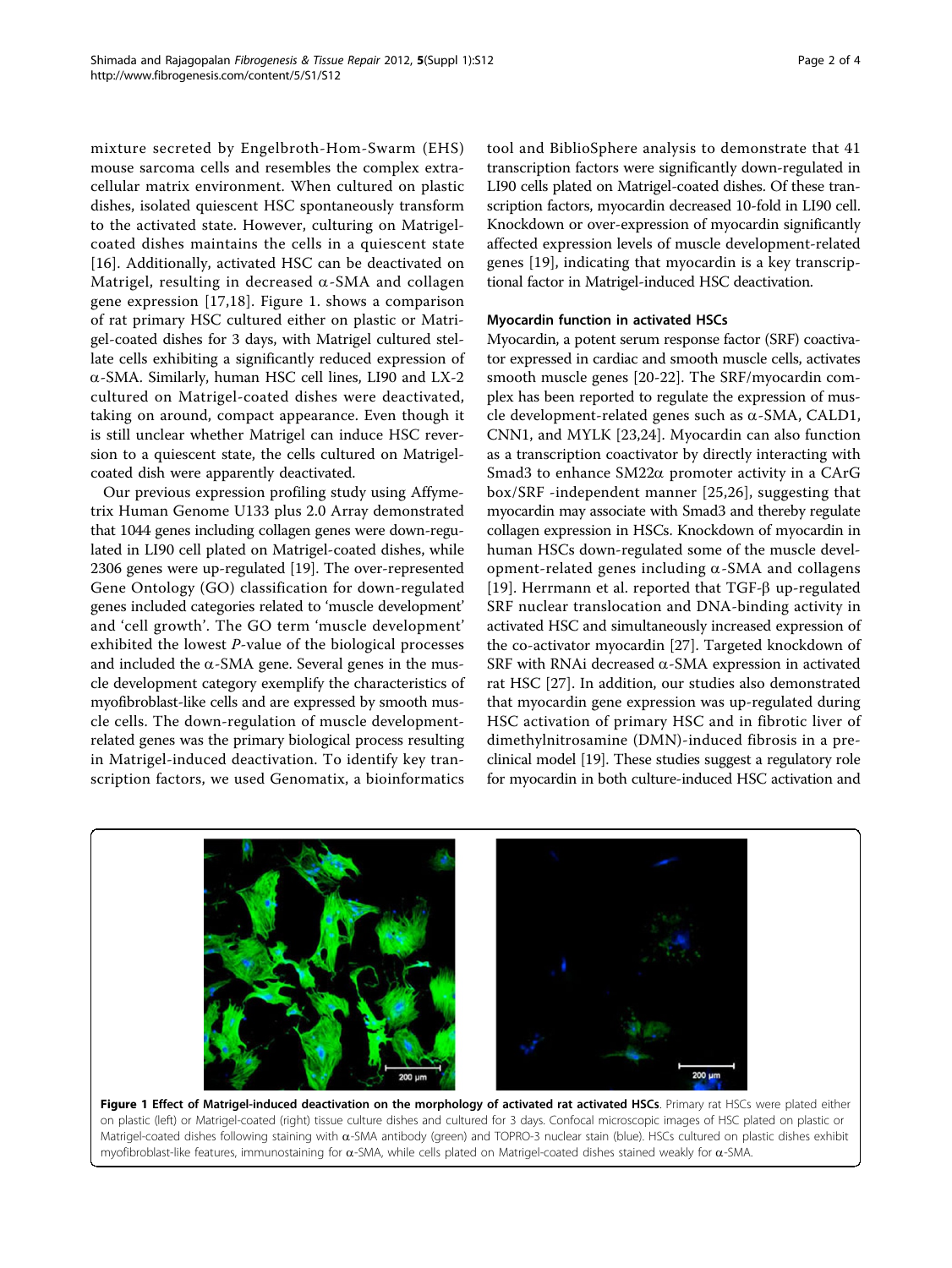<span id="page-2-0"></span>Matrigel-induced HSC deactivation and in the pathogenesis of liver fibrosis.

While the role of myocardin in cardiac and smooth muscle development is well documented, recent studies have also implicated myocardin over-expression as being essential and sufficient for TGF- $\beta$  mediated differentiation of human fibroblasts to myofibroblasts [[28\]](#page-3-0). Liver fibroblasts participate in fibrogenesis by trans-differentiating into myofibroblast-like cells [[29\]](#page-3-0). In our studies, myocardin over-expression induced the trans-differentiation of normal fibroblasts into myofibroblast-like cells with concomitant increase in  $\alpha$ -SMA and COL1A1 gene expression [19]. We also found that myocardin increased SRF gene expression during trans-differentiation. SRF has a CArG box within the promoter region, which facilitates positive autoregulation. Accordingly,  $\alpha$ -SMA gene expression, which is regulated by SRF, exhibited greater increases in expression than COL1A1 following myocardin overexpression. Our observations agree with previous findings [[28](#page-3-0)] that TGF- $\beta$ 1-induced myocardin expression results in trans-differentiation of normal fibroblasts [\[28\]](#page-3-0). Thus, myocardin may play a key role in fibroblast trans-differentiation into myofibroblast-like cells during liver fibrosis. Further cellular localization studies will help to understand the function of myocardin in liver fibrosis. A quality antibody against myocardin is necessary and will enable subcellular localization studies to be performed.

#### Conclusions

In summary, transcriptomics has become a key tool for the potential drug target and biomarker identification in the pharmaceutical industry. Omics technologies enable us to find key molecules responsible for disease. We have successfully identified myocardin as a transcription regulator involved in Matrigel-induced HSC deactivation. The myocardin pathway is therefore a promising new therapeutic target in the treatment of liver fibrosis. However, most transcription factors including myocardin are not readily druggable with small molecule inhibitors. To find more druggable targets, we need to map upstream to identify druggable upstream target is the RhoA associated kinase or ROCK [[30\]](#page-3-0). In addition, emerging siRNA delivery technologies [[31](#page-3-0)] may enable us to directly target myocardin mRNA.

#### Acknowledgements

This article has been published as part of Fibrogenesis & Tissue Repair Volume 5 Supplement 1, 2012: Proceedings of Fibroproliferative disorders: from biochemical analysis to targeted therapies. The full contents of the supplement are available online at [http://www.fibrogenesis.com/](http://www.fibrogenesis.com/supplements/5/S1) [supplements/5/S1.](http://www.fibrogenesis.com/supplements/5/S1)

#### Competing interests

This work was funded by Pfizer Inc.

Published: 6 June 2012

#### References

- 1. Friedman SL: Liver fibrosis from bench to bedside. J Hepatol 2003, 38(Suppl 1):S38-53.
- 2. Tsukada S, Parsons CJ, Rippe RA: Mechanisms of liver fibrosis. Clin Chim Acta 2006, 364:33-60.
- 3. Atzori L, Poli G, Perra A: Hepatic stellate cell: a star cell in the liver. Int J Biochem Cell Biol 2009, 41:1639-1642.
- 4. Ratziu V, Lalazar A, Wong L, Dang Q, Collins C, Shaulian E, Jensen S, Friedman SL: Zf9, a Kruppel-like transcription factor up-regulated in vivo during early hepatic fibrosis. Proc Natl Acad Sci USA 1998, 95:9500-9505.
- 5. Buck M, Kim DJ, Houglum K, Hassanein T, Chojkier M: c-Myb modulates transcription of the alpha-smooth muscle actin gene in activated hepatic stellate cells. Am J Physiol Gastrointest Liver Physiol 2000, 278: G321-328.
- 6. Schnabl B, Kweon YO, Frederick JP, Wang XF, Rippe RA, Brenner DA: The role of Smad3 in mediating mouse hepatic stellate cell activation. Hepatology 2001, 34:89-100.
- 7. Wang X, Tang X, Gong X, Albanis E, Friedman SL, Mao Z: Regulation of hepatic stellate cell activation and growth by transcription factor myocyte enhancer factor 2. Gastroenterology 2004, 127:1174-1188.
- 8. Adachi M, Osawa Y, Uchinami H, Kitamura T, Accili D, Brenner DA: The forkhead transcription factor FoxO1 regulates proliferation and transdifferentiation of hepatic stellate cells. Gastroenterology 2007, 132:1434-1446.
- 9. Zhu NL, Wang J, Tsukamoto H: The Necdin-Wnt pathway causes epigenetic peroxisome proliferator-activated receptor gamma repression in hepatic stellate cells. J Biol Chem 2010, 285:30463-30471.
- 10. Liu XJ, Yang L, Luo FM, Wu HB, Qiang Q: Association of differentially expressed genes with activation of mouse hepatic stellate cells by highdensity cDNA microarray. World J Gastroenterol 2004, 10:1600-1607.
- 11. Jiang F, Parsons CJ, Stefanovic B: Gene expression profile of quiescent and activated rat hepatic stellate cells implicates Wnt signaling pathway in activation. J Hepatol 2006, 45:401-409.
- 12. Boers W, Aarrass S, Linthorst C, Pinzani M, Elferink RO, Bosma P: Transcriptional profiling reveals novel markers of liver fibrogenesis: gremlin and insulin-like growth factor-binding proteins. J Biol Chem 2006, 281:16289-16295.
- 13. Woo SW, Hwang KI, Chung MW, Jin SK, Bang S, Lee SH, Chung HJ, Sohn DH: Gene expression profiles during the activation of rat hepatic stellate cells evaluated by cDNA microarray. Arch Pharm Res 2007, 30:1410-1418.
- 14. De Minicis S, Seki E, Uchinami H, Kluwe J, Zhang Y, Brenner DA, Schwabe RF: Gene expression profiles during hepatic stellate cell activation in culture and in vivo. Gastroenterology 2007, 132:1937-1946.
- 15. Xia Y, Chen R, Song Z, Ye S, Sun R, Xue Q, Zhang Z: Gene expression profiles during activation of cultured rat hepatic stellate cells by tumoral hepatocytes and fetal bovine serum. J Cancer Res Clin Oncol 2010, 136:309-321.
- 16. Friedman SL, Roll FJ, Boyles J, Arenson DM, Bissell DM: Maintenance of differentiated phenotype of cultured rat hepatic lipocytes by basement membrane matrix. J Biol Chem 1989, 264:10756-10762.
- 17. Sohara N, Znoyko I, Levy MT, Trojanowska M, Reuben A: Reversal of activation of human myofibroblast-like cells by culture on a basement membrane-like substrate. *J Hepatol* 2002, 37:214-221.
- 18. Gaca MD, Zhou X, Issa R, Kiriella K, Iredale JP, Benyon RC: Basement membrane-like matrix inhibits proliferation and collagen synthesis by activated rat hepatic stellate cells: evidence for matrix-dependent deactivation of stellate cells. Matrix Biol 2003, 22:229-239.
- 19. Shimada H, Ochi T, Imasato A, Morizane Y, Hori M, Ozaki H, Shinjo K: Gene expression profiling and functional assays of activated hepatic stellate cells suggest that myocardin has a role in activation. Liver Int 2010, 30:42-54.
- 20. Wang D, Chang PS, Wang Z, Sutherland L, Richardson JA, Small E, Krieg PA, Olson EN: Activation of cardiac gene expression by myocardin, a transcriptional cofactor for serum response factor. Cell 2001, 105:851-862.
- 21. Chen J, Kitchen CM, Streb JW, Miano JM: Myocardin: a component of a molecular switch for smooth muscle differentiation. J Mol Cell Cardiol 2002, 34:1345-1356.
- 22. Du KL, Ip HS, Li J, Chen M, Dandre F, Yu W, Lu MM, Owens GK, Parmacek MS: Myocardin is a critical serum response factor cofactor in